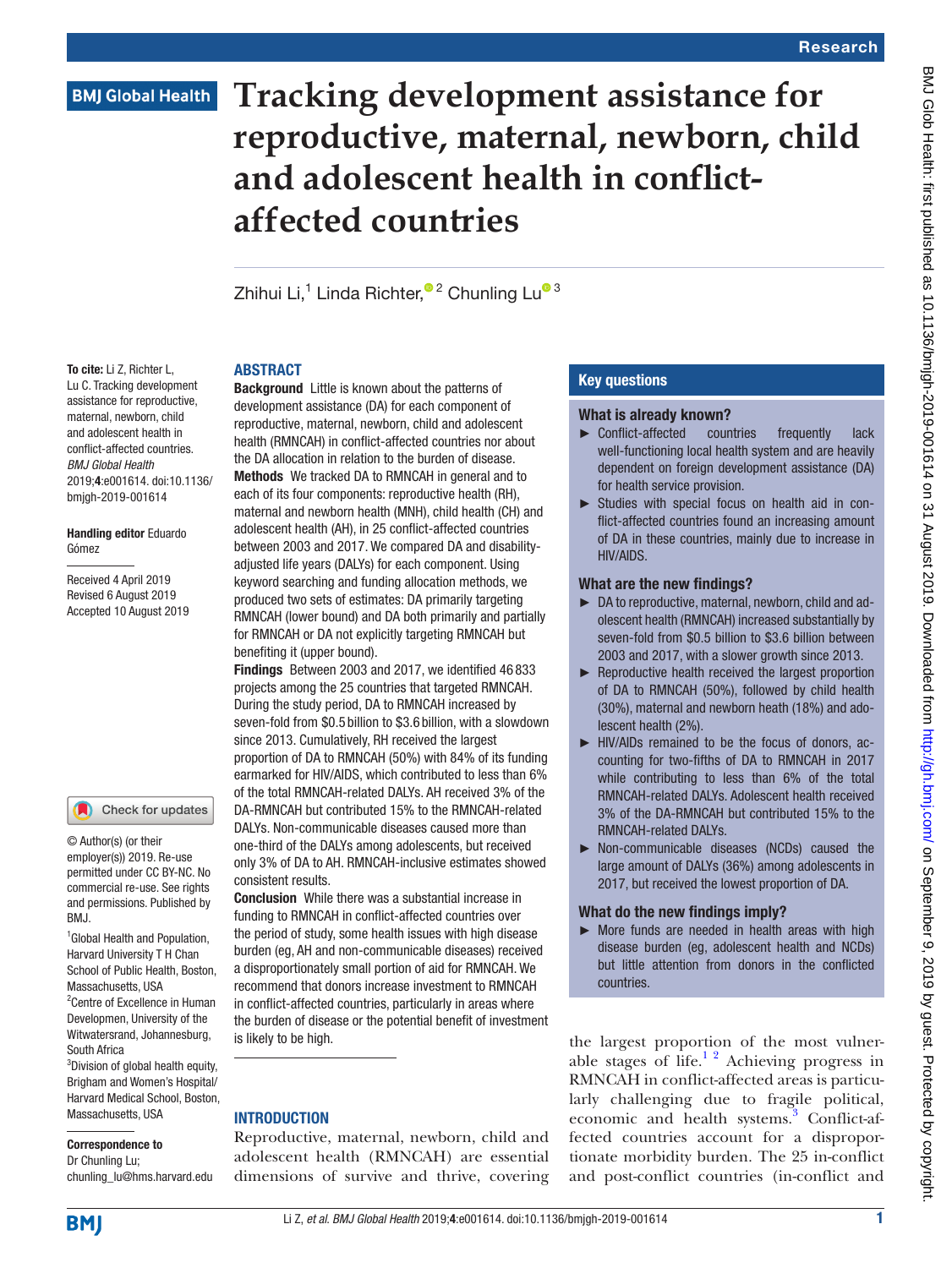post-conflict countries include Afghanistan, Angola, Burundi, Chad, Central African Republic, Colombia, Democratic Republic of the Congo, Eritrea, Iraq, Liberia, Libya, Myanmar, Nepal, Nigeria, Pakistan, Sierra Leone, Somalia, Sri Lanka, South Sudan, Sudan, Syria, Timor-Leste, Uganda, Ukraine and Yemen) identified in this study accounted for less than one-tenth of the population in low-income and middle-income countries (LMICs), but contributed to 21.2% of disability-adjusted life years (DALYs) in LMICs. In 2017, RMNCAH comprised 34.2% of the total DALYs in these 25 conflict-affected countries, but only 20.1% at the global level and  $25.8\%$  in LMICs.<sup>4</sup>

Conflict-affected countries are known to often lack well-functioning health system with limited capacity to deal with common diseases, respond to infectious outbreaks and cope with the particularly high burden of mental illness.<sup>[5 6](#page-10-3)</sup> Women, children and adolescents are the ones most profoundly affected by conflicts because they constitute the major internally displaced population.[7 8](#page-10-4) RMNCAH in conflict-affected countries are heavily dependent on foreign development assistance (DA) for health service provision. $9-11$  Therefore, it is essential to assess the amount of DA donated to these countries, as well as to various health areas or specific diseases that contribute large proportion to the DALYs.

Previous studies by the Countdown and other groups have regularly tracked DA to reproductive, maternal, newborn and child health (RMNCH).<sup>12–22</sup> Our previous study produced lower and upper bounds of the aid disbursed to RMNCH in fragile states (mostly conflict-affected countries) between  $2000$  and  $2014$  $2014$ .<sup>14</sup> Two other studies also estimated DA to reproductive health (RH) in 18 conflict-affected countries between 2003 and 2011.<sup>910</sup> This research extends the previous studies by tracking aid to the components of RMNCAH in conflict-affected countries, including RH, maternal and newborn health (MNH), child health (CH) and adolescent health (AH). Following previous studies, $14^{15}$   $23^{14}$  we produced lower and upper bound of estimates for RMNCAH and each of the four components. We also investigate the amount and share of DA in various health areas or diseases and compared that with their burden of disease.

#### **METHODS**

#### Defining conflict-affected countries

Our focus was on countries that were either in conflicts or in postconflict stages between 2003 and 2017. Following previous practice, $9^{10}$  we defined conflict-affected countries as having been at 'war' at some point in the period 2000 to 2017 based on the Uppsala University Conflict Database.[24](#page-11-0) War is defined as major armed conflict in which there are over 1000 battle-related deaths in 1year. As the conflicts could have ended by the studied period (2003 to 2017), the conflict-affected countries in the study include those that were either at war or in a postwar phase (the war occurred between 2000 and 2002 and ended before 2003). We identified 25 conflict-affected

countries, including Afghanistan, Angola, Burundi, Chad, Central African Republic, Colombia, Democratic Republic of the Congo, Eritrea, Iraq, Liberia, Libya, Myanmar, Nepal, Nigeria, Pakistan, Sierra Leone, Somalia, Sri Lanka, South Sudan, Sudan, Syria, Timor-Leste, Uganda, Ukraine and Yemen (see [appendix table](https://dx.doi.org/10.1136/bmjgh-2019-001614) [1](https://dx.doi.org/10.1136/bmjgh-2019-001614)).

#### Data sources

Aid data in this study were mostly extracted in January 2019 from the publicly accessible Creditor Reporting System (CRS) database for 2003–2017. Since CRS did not include disbursement data for 2003–2006 for the Global Alliance for Vaccines and Immunization (GAVI), we obtained it directly from the GAVI website. $^{12}$  Following the CRS recommendation and previous studies, $^{12}$  14 15  $^{25}$ we did not use CRS data before 2003 due to the large proportion of missing data in disbursements. We included all 85 donors donating to RMNCAH in the 25 conflict-affected countries, comprising: (1) 30 members of the Development Assistance Committee (DAC), (2) 39 multilateral organisations (eg, United Nations and the WHO), (3) 15 non-DAC countries (eg, United Arab Emirates) and (4) one private donor (Bill & Melinda Gates Foundation  $(BMGF)$ .<sup>25</sup> We listed the donors included in the CRS report in [appendix table 2](https://dx.doi.org/10.1136/bmjgh-2019-001614). All disbursement data were converted to constant 2015 US\$.<sup>26</sup>

We obtained data on the burden of disease from the Institute for Health Metrics and Evaluation (IHME) Global Health Data Exchange database. Population data were drawn from United Nations Development Programme.<sup>427</sup>

#### Defining and identifying projects for RMNCAH and its components

Previous studies on DA for RMNCH have defined children as  $1-59$  months old. $^{28}$  $^{28}$  $^{28}$  As the WHO and UNICEF point out, the period between ages 5 and 9years is a critical phase for children's anthropometric and intellectual development, but has been neglected for decades.<sup>29</sup> Our study therefore extended the definition of children to those aged 5 to 9years old. We defined the target population of RH as those aged 15–49 years old, with both men and women included; MNH referred to the health of women and their newborn babies during pregnancy, childbirth and the first month of life; adolescents were defined as those between 10 and 24 years old.

Following previous practices,  $\frac{141523}{120}$  we produced two sets of estimates for aid disbursed to RMNCAH: RMNCAH-targeted projects (lower bound) and RMNCAH-inclusive projects (upper bound).

# RMNCAH-targeted projects (lower bound)

We followed the previous studies<sup>9 10 12–22</sup> and defined RMNCAH-targeted DA as the aid disbursed to projects with the primary objective to prevent diseases and restore, improve and maintain RH, CH, MNH and AH. Projects in these four components were set to be mutually exclusive.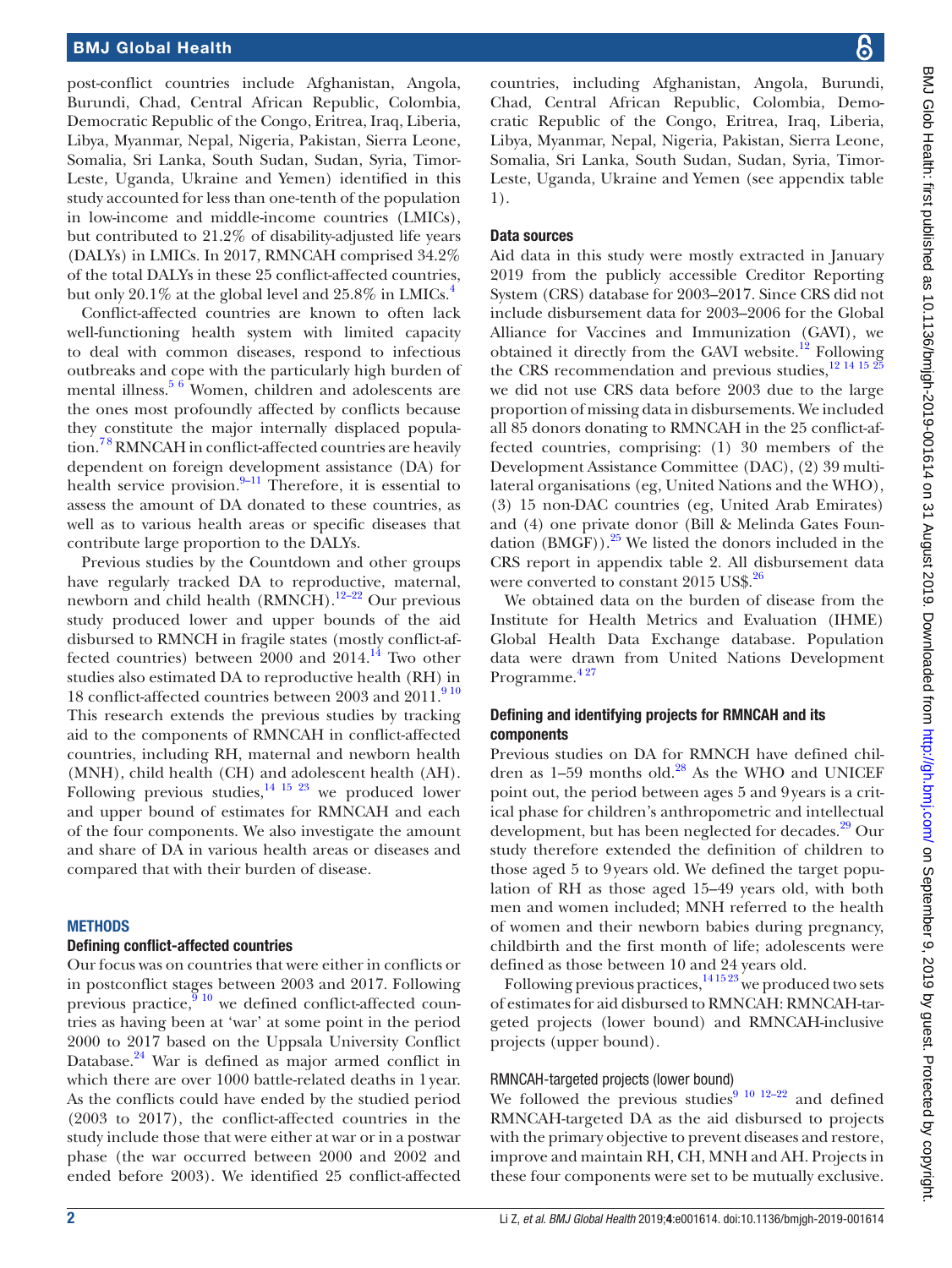If a project included activities targeting multiple health areas, such as for both MNH and CH, we followed previous studies and divided the funding equally into the two areas. Following previous research practice,  $9101213$  we defined RH as expenditures on family planning, sexual health and sexually transmitted diseases (STDs), including HIV. Projects addressing adolescents' RH were classified as RH, not AH to avoid revising the age definition (15–49 years old) of RH projects. Projects on HIV/AIDS for children were classified as CH. Projects on mother-to-child transmission or other HIV/AIDS interventions targeting pregnant women and newborn were classified as MNH. We excluded projects that were allocated at the regional level, which accounted for 6.3% of all CRS disbursements between 2003 and 2017.

The CRS data have no variable indicating projects targeting RMNCAH. To identify relevant projects, we adopted a combination of keyword searching and manual review for 600483 projects from both health and non-health sectors (eg, education, water and sanitation, humanitarian aid, as described in [table](#page-3-0) 1). We followed three steps: (1) Keywords searching for each of the four components (RH, MNH, CH and AH) based on the prac-tice used in previous studies.<sup>[12–20 30 31](#page-10-6)</sup> The keywords for RH and MNH are listed in [appendix table 3 and 4](https://dx.doi.org/10.1136/bmjgh-2019-001614). To identify projects on CH and AH, we first generated keywords for the related age groups (eg, CH: 'child', 'orphan', 'infant'; AH: 'adolescent', 'teen', 'youth' [\(appendix table](https://dx.doi.org/10.1136/bmjgh-2019-001614) [5 and 6](https://dx.doi.org/10.1136/bmjgh-2019-001614))) and then combined them with the health-related keywords (eg, 'pneumonia', 'malaria', 'diarrhoea' [\(appendix table 7](https://dx.doi.org/10.1136/bmjgh-2019-001614))). A CH or AH project included both the age identification and the health keywords. We translated all keywords into eight major languages: Spanish, French, Portuguese, Italian, Dutch, German, Norwegian and Swedish. (2) To determine how many projects were falsely coded as RMNCAH-targeted projects using the keyword search, we manually reviewed the selected projects and excluded those that did not include components on RMNCAH (49.1% out of 91994 projects). The final sample included 46 833 RMNCAH-targeted projects for the 25 conflict-affected countries. (3) Previous studies have observed that a keyword search strategy could lead to some projects for RMNCAH being missed due to the imperfect sensitivity of the strategy.<sup>14</sup> <sup>15</sup> <sup>20</sup> <sup>21</sup> <sup>23</sup> <sup>32</sup> <sup>33</sup> We investigated this by randomly selecting 5% projects (1846) in 2017 and applied separately both the keyword search and manually coding to the selected projects separately. Comparing the results from the two methods, we found that the keyword searches missed about 0.22% of RMNCAH projects.

#### RMNCAH-inclusive projects (upper bound)

The RMNCAH-inclusive projects included three parts: (1) RMNHCAH-targeted projects identified above, (2) projects partially targeting RMNCAH and (3) projects that did not include the keywords for RMNCAH, but benefited RMNCAH, such as medical staff training, health education or health system strengthening.

Projects partially targeting RMNCAH were identified using the same method as for RMNCAH-targeted projects: combined keywords searching and manual review to identify projects that partially targeted RMNCAH, such as those to promote youth health and generate employment opportunities.

For the third part, we allocated some of the funds for projects beneficial for RMNCAH but that did not include the keywords to the RMNCAH. The categories of these projects are listed in [appendix table 8](https://dx.doi.org/10.1136/bmjgh-2019-001614). We allocated the funds following previous studies[.12 16 17 19 20 34](#page-10-6) For example, for general budget support, we first obtained the percentage of government spending on health for each country from the WHO Global Health Expenditure database. $35$  We then allocated government spending on health to RH/MNH/CH/AH based on the relative proportion of population involved in the component (reproductive population aged 15–49 years old/pregnant women and newborn/children aged 1month to 9years/adolescents aged 10–24 years old). The allocation factor of general budget support differed by country and year. We also applied the relative proportion of the related populations to allocate health system funds for each country ([appendix table 8\)](https://dx.doi.org/10.1136/bmjgh-2019-001614). Following previous studies, $12 16 17 19 20 34$  we allocated disease-specific or nutrition-specific funds, such as those for basic nutrition, tuberculosis and other infectious diseases based on the relative proportion of the related population and the proportion of the population living with the specific disease ([appendix table 8](https://dx.doi.org/10.1136/bmjgh-2019-001614)). Funds that targeted STDs including HIV/AIDS (CRS purpose code 13040), family planning (code 13030), RH care (code 13020) and personnel development for population and RH (code 13081) were allocated 100% to RH.[12 16 17 19 20 34](#page-10-6) In total, we identified 86 317 RMNCAH-inclusive projects for the 25 conflict-affected countries.

#### Analysis of RMNCAH projects

Using both the lower-bound and upper-bound estimates, we tracked the aggregate level and trends of DA to RH/ MNH/CH/AH among the 25 conflict-affected countries between 2003 and 2017 and identified the top donors during the study period. To understand regional differences, we divided the 25 countries into two groups: sub-Saharan Africa (SSA, 13 countries) and non-sub-Saharan Africa (non-SSA, 12 countries). We investigated DA per capita for RH/MNH/CH/AH in each country. DA per capita for SSA or non-SSA category was calculated as the total aid for RH/MNH/CH/AH received by all countries in that category divided by the total number of related population of those countries for a year. For example, DA to RH (DA-RH) per capita in SSA category is calculated as the total aid for RH received by all conflict-affected SSA countries divided by the total number of the population of reproductive age (15–49 years old) in these countries.

Moreover, we compared DA to RH/MNH/CH/AH with the corresponding DALYs. We provided the definition of DALYs on RH/MNH/CH/AH in [appendix table](https://dx.doi.org/10.1136/bmjgh-2019-001614)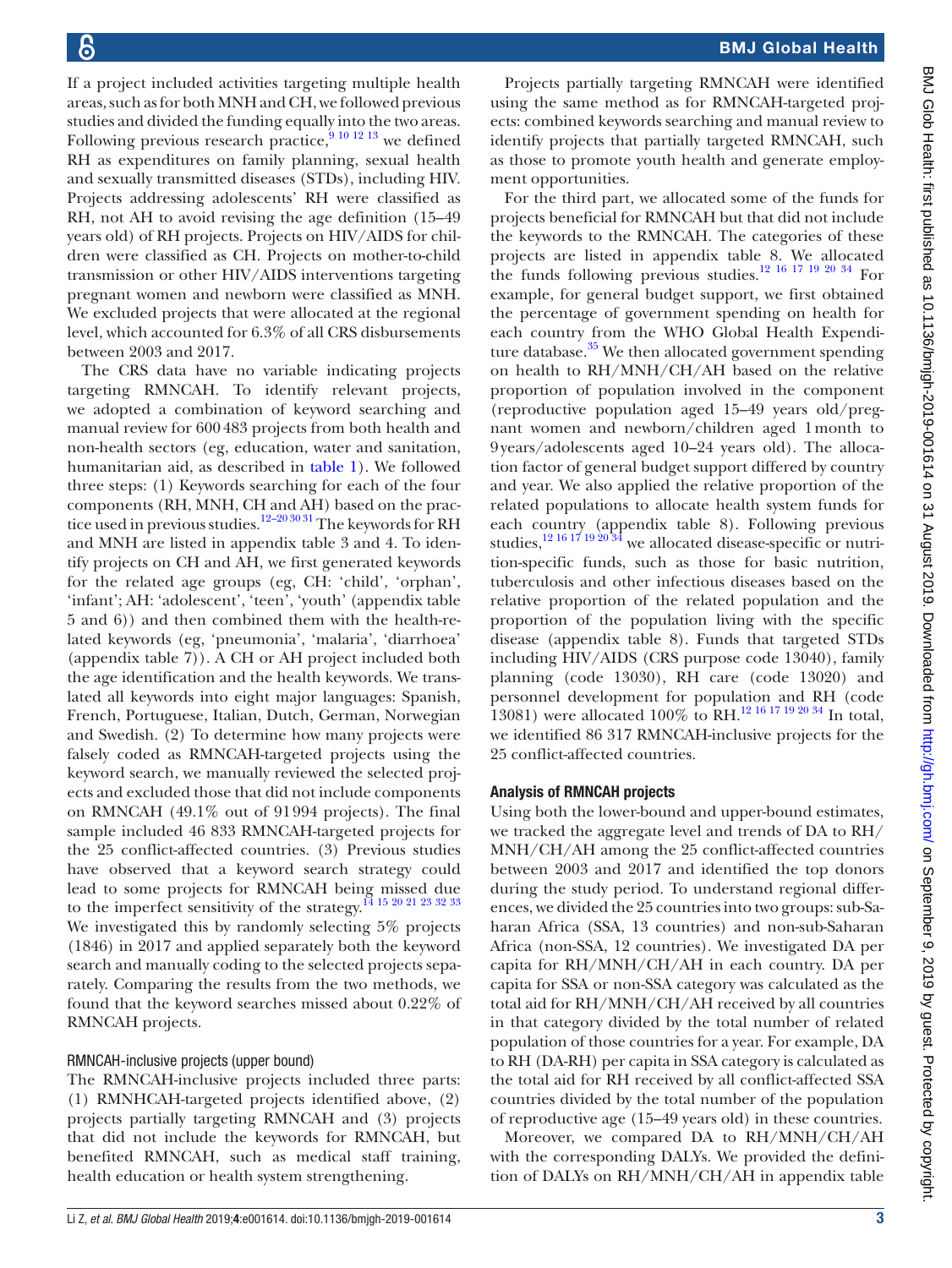<span id="page-3-0"></span>Table 1 RMNCAH projects (totally 46 833) by sectors in the 25 conflict-affected countries: frequency and the most common themes, lower bound

| Sector name*                                                | <b>Sector</b><br>code | <b>Frequency and</b><br>percentage of<br>total project | <b>Examples</b>                                                                                                                                                                              |
|-------------------------------------------------------------|-----------------------|--------------------------------------------------------|----------------------------------------------------------------------------------------------------------------------------------------------------------------------------------------------|
| Education                                                   |                       |                                                        |                                                                                                                                                                                              |
| <b>Basic Education</b>                                      | 112                   | 1109 (2.37%)                                           | Multisectoral HIV/AIDS Control and Orphans Project.<br>Teaching theories and practical applications to enhance<br>teenagers' mental and physical health.                                     |
| <b>Secondary Education</b>                                  | 113                   | 238 (0.51%)                                            | Psychological counselling for abused girls and women.<br>Medical education and care of young people.                                                                                         |
| Post-secondary Education                                    | 114                   | 118 (0.25%)                                            | Physical therapy and prosthetics to disabled people.<br>Innovative approaches for health development in postconflict<br>areas.                                                               |
| Education, Level Unspecified 111                            |                       | 518 (1.11%)                                            | Child friendly schools with water, sanitation and hygiene<br>programme.<br>HIV/AIDS prevention in schools.                                                                                   |
| Health                                                      |                       |                                                        |                                                                                                                                                                                              |
| Health, General                                             | 121                   | 1850 (3.95%)                                           | HIV/AIDS Project.<br>Safe motherhood.                                                                                                                                                        |
| <b>Basic Health</b>                                         | 122                   | 7429 (15.86%)                                          | Quality improvement of maternal and child health service.<br>Vaccine introduction grants.                                                                                                    |
| Population and Reproductive Health                          |                       |                                                        |                                                                                                                                                                                              |
| Population and Reproductive 130<br>Health                   |                       | 23574 (50.34%)                                         | Young people's sexually and reproductive health and sexuality<br>education.<br>HIV/AIDS control programme.                                                                                   |
| <b>Water and Sanitation</b>                                 |                       |                                                        |                                                                                                                                                                                              |
| Water and Sanitation                                        | 140                   | 684 (1.46%)                                            | Water, sanitation and hygiene (WASH) for maternal, newborn<br>and child health.<br>Maternal and under-5 nutrition and child health.                                                          |
| Government and Civil Society                                |                       |                                                        |                                                                                                                                                                                              |
| Government and Civil<br>Society, General                    | 151                   | 3607 (7.70%)                                           | Peace and health awareness for school children.<br>Support for victims of sexual and gender-based violence.                                                                                  |
| Conflict, Peace and Security                                | 152                   | 692 (1.48%)                                            | Facilitate healthy psychosocial development for children<br>affected by armed conflicts.<br>Action to prevent gender-based violence.                                                         |
| Social Infrastructure and Services                          |                       |                                                        |                                                                                                                                                                                              |
| Social Infrastructure and<br>Services                       | 160                   | 2733 (5.84%)                                           | Increase national capacity to deliver comprehensive maternal<br>health services.<br>Increase demand for and supply of modern contraceptives and<br>improve quality family planning services. |
| Economic Infrastructure and Services                        |                       |                                                        |                                                                                                                                                                                              |
| <b>Transport and Storage</b>                                | 210                   | 39 (0.08%)                                             | Investment in health and nutrition targeting young children and<br>mothers.<br>Reduce the proportion of wasting and stunting in children and<br>reduce the incidence of low birth weight.    |
| Communications                                              | 220                   | 37 (0.08%)                                             | Improve maternal, newborn and child health care.<br>Health education for excluded children and women.                                                                                        |
| Multi-Sector/Cross-Cutting                                  |                       |                                                        |                                                                                                                                                                                              |
| Multi-Sector/Cross-Cutting†                                 | 430                   | 737 (1.57%)                                            | Comprehensive care for children affected by HIV/AIDS.<br>Integrated Prevention of Mother-to-Child Transmission of HIV                                                                        |
| Commodity Aid/General Programme Assistance                  |                       |                                                        |                                                                                                                                                                                              |
| Development Food Aid/Food 520<br><b>Security Assistance</b> |                       | 530 (1.06%)                                            | Food aid for maternal and child health.<br>Prevention of malnutrition targeting children under-5 years old.                                                                                  |
|                                                             |                       |                                                        |                                                                                                                                                                                              |

Continued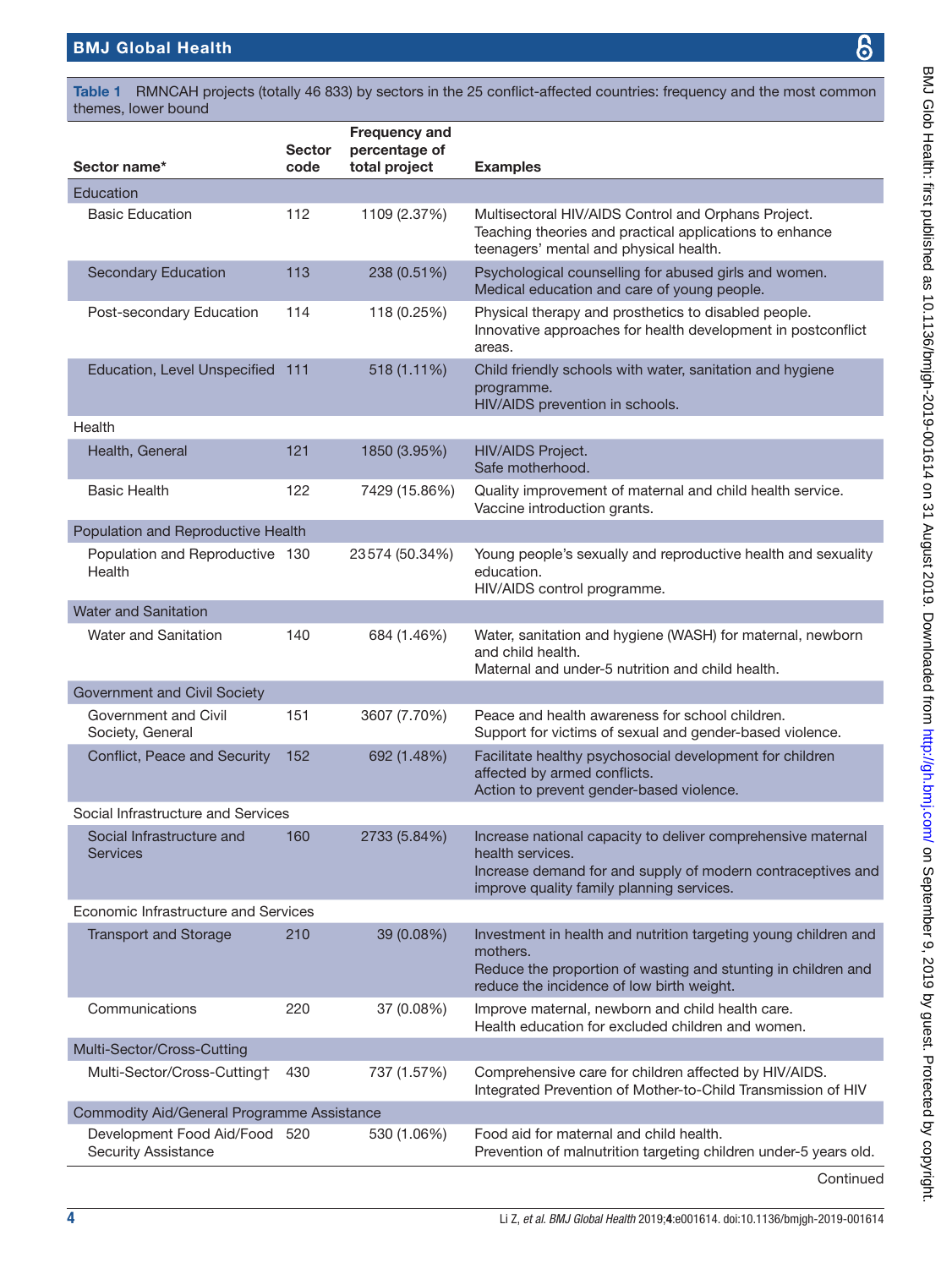Table 1 Continued

| <b>Sector</b><br>code | <b>Frequency and</b><br>percentage of<br>total project | <b>Examples</b>                                                                                                                                            |
|-----------------------|--------------------------------------------------------|------------------------------------------------------------------------------------------------------------------------------------------------------------|
|                       |                                                        |                                                                                                                                                            |
| 720                   | 2694 (5.75%)                                           | Infant, young child maternal feeding in emergencies.<br>Emergency nutritional response.                                                                    |
| 730                   | 145 (0.31%)                                            | Basic health assistance for mother and child.<br>Care of traumatised children and youth by child-protecting and<br>psychosocial measures in refugee camps. |
| 740                   | 66 (0.14%)                                             | HIV/AIDS preparedness plan in humanitarian action.<br>Sexual and reproductive health in emergencies.                                                       |
|                       |                                                        |                                                                                                                                                            |
| 998                   | 141 (0.30%)                                            | Buy and procure pentavalent and pneumococcal vaccines.<br>Traumatic experiences, mental disorders and barriers to care<br>among young men and women        |
|                       |                                                        |                                                                                                                                                            |

\*See <http://formin.finland.fi/public/download.aspx?ID=155821&GUID=%7B787221EE-A481-4AD4-81C5-E00FBAB924C0%7D>for the definition of each sector category.

†Multi-Sector/Cross-Cutting project refers to environment activities not allocable to any specific sectors.

‡Unallocated/Unspecified projects include those without specified sectors and aiming to promote development awareness.

RMNCAH, reproductive, maternal, newborn, child and adolescent health.

[9](https://dx.doi.org/10.1136/bmjgh-2019-001614). We paid specific attention to six leading causes of DALYs that accounted for 90% of total DALYs for children and adolescents.<sup>415</sup> These six causes of DALYs were derived from the IHME, including (1) water, sanitation and hygiene (WASH)-related diseases, (2) communicable diseases, (3) mental disorders, (4) nutrition-related diseases, (5) other non-communicable diseases and (6) injuries. The definition of the six causes is provided in [appendix table 10](https://dx.doi.org/10.1136/bmjgh-2019-001614). To identify related projects for each cause of DALYs, we adopted the same combination of keyword search and manual review as aforementioned. We first used age-related keywords ([appendix table 5 and](https://dx.doi.org/10.1136/bmjgh-2019-001614) [6](https://dx.doi.org/10.1136/bmjgh-2019-001614)) and cause-specific keywords ([appendix tables 11-16\)](https://dx.doi.org/10.1136/bmjgh-2019-001614) based on previous studies and reports to identify related projects. Then, we manually reviewed all identified projects to correct for any misclassifications. For a project with multiple purposes (eg, WASH-related diseases and nutritional status), we divided the funding of the project equally to each purpose.

#### Patient and public involvement statement

Patients were not involved in this study.

#### **RESULTS**

#### Number of RMNCAH-targeted projects in each sector in the 25 conflict-affected countries

There were 46833 projects targeting reproductive, maternal, newborn, child or AH. [Table](#page-3-0) 1 shows that 32853 projects (70.1%) were allocated to the health sector (including 'General Health', 'Basic Health' and 'Population and Reproductive Health') and the remaining 13980 (29.9%) to non-health sectors. The 'Population and Reproductive Health' sector comprised more than half of the projects  $(23 574 (50.3\%))$ , with the most common

themes being sexual and RH, as well as HIV prevention and treatment. The 'Basic Health' and 'Health, General' sectors comprised 9279 (19.8%) projects, with maternal safety, HIV/AIDS control and vaccine introduction being the most common themes. The 'Government and Civil Society' sector comprised 3607 (7.7%) projects and ranked the highest in all non-health sectors, with promoting health awareness for school children and supporting victims of sexual and gender-based violence being the most common themes. This was followed by 'Social Infrastructure and Services' sector and 'Emergency Response' sector, which comprised 2733 (5.8%) and 2694 (5.8%) projects, respectively.

#### Estimates of total aid disbursed to RH/MNH/CH/AH and the top donors and targeted projects in the 25 conflict-affected countries

Between 2003 and 2017, DA to RMNCAH-targeted projects increased by seven-fold from \$530.0million to \$3644.0million, cumulatively \$34268.8million, accounting for 61.3% of total DA in the 25 conflicted-affected countries (see [figure](#page-5-0) 1). There were three relatively big leaps in DA-RMNCAH during the study period: the first was between 2004 and 2005 when DA-RMNCAH increased by 70.9% from \$603.0 to \$1030.6million, the second was between 2008 and 2009 with DA-RMNCAH increased by 43.1% from \$1725.2 to \$2469.4million and the third was between 2011 and 2013 when DA-RM-NCAH further increased by 50.3% from \$2327.8 to \$3498.4million. DA-RMNCAH remained around \$3500million since 2013. DA to RMNCAH-inclusive projects showed a similar trend [\(appendix figure 1\)](https://dx.doi.org/10.1136/bmjgh-2019-001614).

[Figure](#page-5-0) 1 presents aid disbursed (lower bound) to RH/ MNH/CH/AH in total and by each component. DA-RH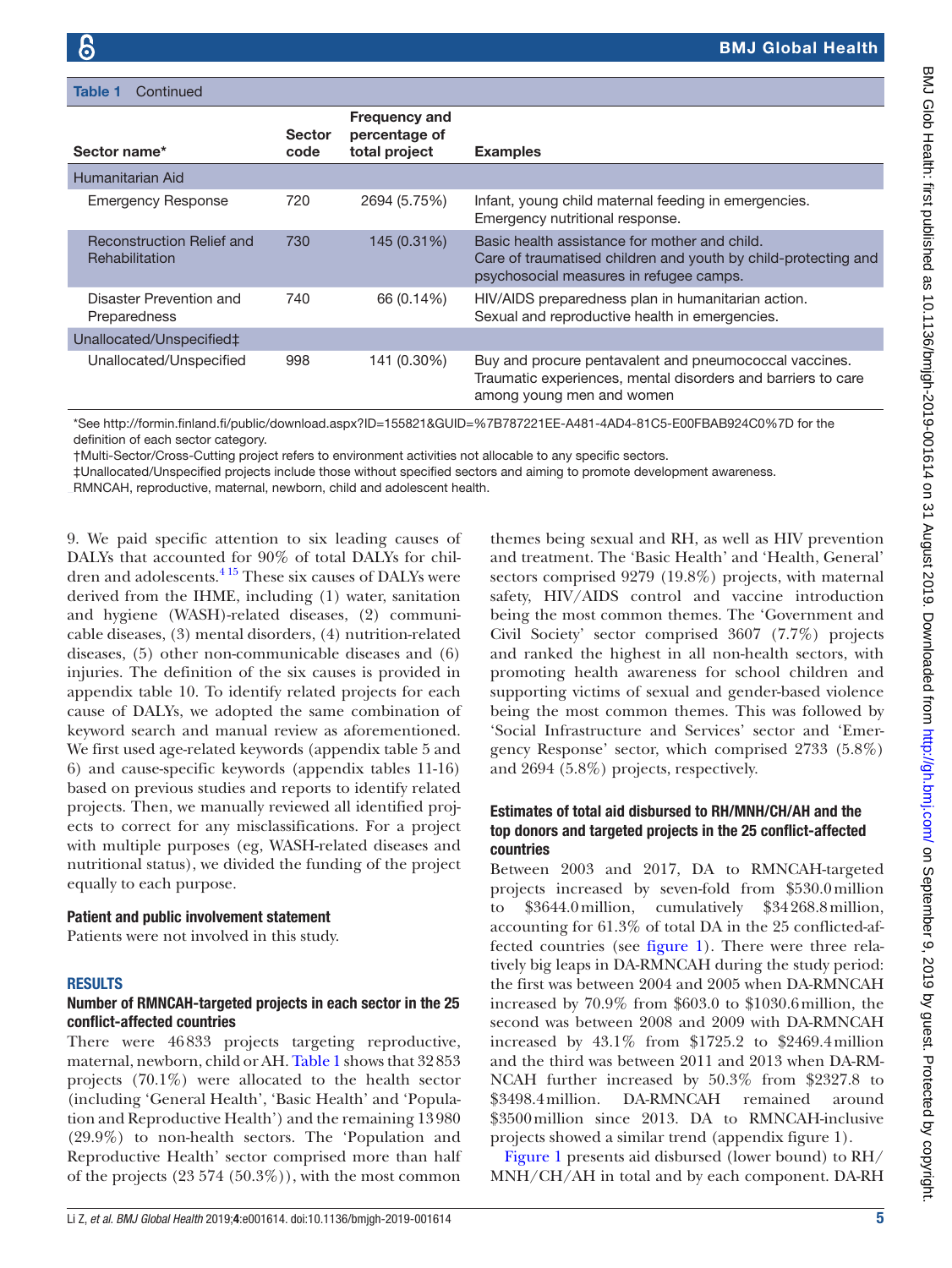

<span id="page-5-0"></span>Figure 1 Annual trend of development assistance for reproductive, maternal, newborn, child and adolescent health in 25 conflict countries (\$ million) by health component, lower-bound estimates.

accounted for the largest proportion in all years, ranging from 40.2% in 2017 to 72.4% in 2004. Cumulatively, RH received \$17093.5million between 2003 and 2017, 49.9% of total DA to RMNCAH-targeted projects. Most of the increase in DA-RH occurred between 2003 and 2009 when the annual growth rate was 27.2%; after 2009, DA-RH has been fluctuating around \$1500million. HIV/AIDS accounted for the largest proportion (74.9%–90.9%) of DA-RH in all years, tending to decrease over time since 2013 [\(appendix figure 2\)](https://dx.doi.org/10.1136/bmjgh-2019-001614). CH received the second largest DA, cumulatively \$10247.5million (29.9% of total DA to RMNCAH-targeted projects). DA to CH (DA-CH) increased rapidly throughout the study period, with an annual growth rate of 17.3%. Although DA-CH was only half as much as that of DA-RH in 2003, it reached DA-RH in 2017. DA to MNH (DA-MNH) increased dramatically with an annual growth rate of 30.3% between 2003 and 2013 (\$55.1million in 2003 and \$778.9million in 2013); yet, after year 2013, DA-MNH has been vacillating around \$700million. AH received the smallest amount of DA in all years and accounted for only 1.6% of total DA to RMNCAH-targeted projects (\$562.3million). For all three leaps in DA-RMNCAH (2004–2005, 2009– 2009, 2011–2013), all components appeared to benefit substantially.

The upper-bound estimates showed that RH received the largest cumulative DA to RMNCAH-inclusive projects; yet, in several of the more recent years (2014– 2017), DA-CH exceeded DA-RH. In 2017, DA-CH was \$2289.2million compared with \$1623.2million for DA-RH [\(appendix figure 3\)](https://dx.doi.org/10.1136/bmjgh-2019-001614).

The top five donors for RMNCAH-targeted projects in the conflict-affected countries included the USA (\$12178.0million), the Global Fund to Fight AIDS, Tuberculosis and Malaria (GFATM, \$4601.7million), the GAVI, (\$3555.5million), the United Kingdom (UK, \$3445.1million) and Canada (\$1627.7million). Together,

န္က they provided 74.1% of total aid for RMNCAH-targeted

projects [\(appendix figure 4\)](https://dx.doi.org/10.1136/bmjgh-2019-001614). All three leaps in DA-RM-NCAH (2004–2005, 2009–2009, 2011–2013) were driven by multiple donors. For example, the USA, GFATM, GAVI and the UK were all contributed substantially to the leap in 2011–2013. In terms of RMNCAH-inclusive estimates, the top five donors were the USA, the GFATM, the UK, the GAVI and the IDA, which together provided 67.0% of total DA to RMNCAH-inclusive projects ([appendix figure](https://dx.doi.org/10.1136/bmjgh-2019-001614) [5](https://dx.doi.org/10.1136/bmjgh-2019-001614)). The lower-bound estimates showed that the USA was the largest donor of DA-RH, with cumulative disbursements of \$9089.9million between 2003 and 2017, followed by the GFATM (\$3206.7million), the UK (\$981.9million), IDA (\$977.9million) and the United Nations Population Fund (UNFPA, \$640.5million). These five donors accounted for 87.1% of the total DA-RH in the conflict-affected countries with a major focus on HIV/ AIDS activities. The top donors for CH were the USA (\$1817.8million), the UK (\$1746.4million), the GAVI (\$1443.3million), Canada (\$984.3million) and the GFATM (\$856.3million). They together provided 66.8% of the total DA-CH, with improving CH services and vaccine coverage as the major themes. The top donors for MNH were the GAVI (\$2102.9million), the USA (\$997.2million), the UK (\$688.1million), the GFATM (\$511.5million) and the IDA (\$302.3million). Together they contributed to 72.3% of the total DA-MNH, mainly focusing on increasing maternal health services and vaccine coverage among newborns. In terms of AH, the top five donors were the USA (\$273.1million), Canada (\$68.8million), Germany (\$30.5million), the UK (\$28.7million) and the IDA (\$28.4million). These five donors together contributed to 76.3% of the total DA to AH (DA-AH), with health education, nutrition improvements and psychosocial care among the top donated projects. The top donors remained the same for all four components when applied to upper-bound estimates.

### Estimates of per capita aid disbursed to RH/MNH/CH/AHtargeted projects between 2003 and 2017 in the 25 conflictaffected countries

[Table](#page-6-0) 2 presents trends of per capita DA to RH, MNH, CH and AH between 2003 and 2017. Overall, DA-MNH per birth received the highest amount of aid in all studied years, which was cumulatively \$222.3 between 2003 and 2017. DA-MNH per birth also had the fastest annual growth rate among the four RMNCAH components, at 18.5%. DA-CH per child received the second highest DA in all years (cumulatively \$42.5 between 2003 and 2017) and increased at an annual rate of 14.8%. DA-RH received a total \$19.9 per person of reproductive age during the studied period. The relatively small amount of DA-RH per capita was mainly due to the large population of reproductive age. DA-AH per adolescent ranged between \$0.04 and \$0.30 during the study period, cumulatively \$2.1 per person over 14 years.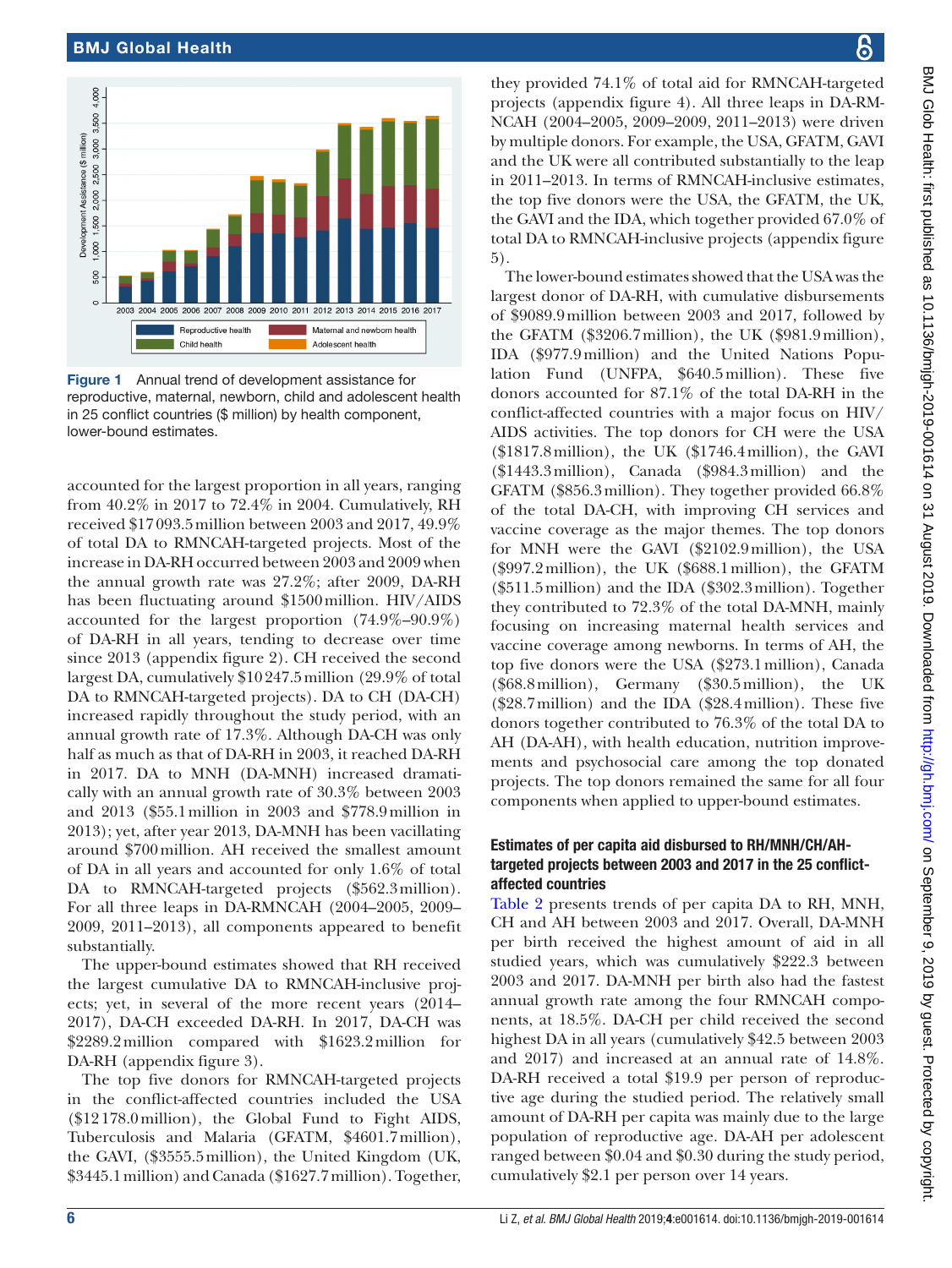<span id="page-6-0"></span>

| Table 2 Annual trend of development assistance for reproductive health (DA-RH) per person aged 15-49 years old, development assistance for maternal and newborn<br>health (DA-MNH) per birth, development assistance for chil-<br>AH) per adolescent aged 10-24 years old in the 25 conflict- |      |             |       |                |                     |       |       |       |       | d health (DA-CH) per child aged 1 month to 9years old and development assistance for adolescent health (DA-<br>affected countries, lower bound, 2003-2017 (US\$) |       |       |       |       |       |              |                          |
|-----------------------------------------------------------------------------------------------------------------------------------------------------------------------------------------------------------------------------------------------------------------------------------------------|------|-------------|-------|----------------|---------------------|-------|-------|-------|-------|------------------------------------------------------------------------------------------------------------------------------------------------------------------|-------|-------|-------|-------|-------|--------------|--------------------------|
|                                                                                                                                                                                                                                                                                               | 2003 | <b>2004</b> | 2005  | 2006           | <b>2007</b>         | 2008  | 2009  | 2010  | 2011  | 2012                                                                                                                                                             | 2013  | 2014  | 2015  | 2016  | 2017  | <b>Total</b> | growth<br>Annual<br>rate |
| DA-RH per capita                                                                                                                                                                                                                                                                              |      |             |       |                |                     |       |       |       |       |                                                                                                                                                                  |       |       |       |       |       |              |                          |
| Overall                                                                                                                                                                                                                                                                                       | 0.48 | 0.64        | 0.82  | 0.93           | ဖ<br>픋              | 1.39  | 1.67  | 1.63  | 1.49  | 1.61                                                                                                                                                             | 1.84  | 1.58  | 1.57  | 1.62  | 1.50  | 19.93        | 8.4%                     |
| SSA                                                                                                                                                                                                                                                                                           | 0.78 | 1.16        | 1.47  | 1.70           | 2.03                | 2.69  | 3.07  | 2.97  | 2.65  | 2.90                                                                                                                                                             | 3.23  | 2.71  | 2.49  | 2.71  | 2.51  | 35.07        | 8.7%                     |
| Non-SSA                                                                                                                                                                                                                                                                                       | 0.24 | 0.21        | 0.35  | 0.36           | 0.51                | 0.39  | 0.59  | 0.57  | 0.55  | 0.54                                                                                                                                                             | 0.67  | 0.61  | 0.77  | 0.67  | 0.60  | 7.64         | 6.7%                     |
| DA-MNH per capita                                                                                                                                                                                                                                                                             |      |             |       |                |                     |       |       |       |       |                                                                                                                                                                  |       |       |       |       |       |              |                          |
| Overall                                                                                                                                                                                                                                                                                       | 2.31 | 1.87        | 7.51  | 2.32           | 67<br>õ             | 8.90  | 14.50 | 13.57 | 13.69 | 23.39                                                                                                                                                            | 26.90 | 23.27 | 27.38 | 25.09 | 24.88 | 222.26       | 18.5%                    |
| SSA                                                                                                                                                                                                                                                                                           | 2.06 | 2.41        | 12.22 | 2.60           | 45<br>$\frac{4}{3}$ | 6.67  | 17.99 | 12.37 | 15.19 | 23.67                                                                                                                                                            | 25.18 | 21.54 | 28.11 | 26.42 | 25.36 | 230.27       | 19.6%                    |
| Non-SSA                                                                                                                                                                                                                                                                                       | 2.61 | 1.20        | 1.85  | 1.98           | 4.47                | 11.67 | 10.10 | 15.11 | 11.70 | 23.01                                                                                                                                                            | 29.27 | 25.69 | 26.33 | 23.17 | 24.17 | 212.32       | 17.2%                    |
| DA-CH per capita                                                                                                                                                                                                                                                                              |      |             |       |                |                     |       |       |       |       |                                                                                                                                                                  |       |       |       |       |       |              |                          |
| Overall                                                                                                                                                                                                                                                                                       | 0.75 | 0.56        | 0.99  | 1.12           | 1.59                | 1.58  | 2.85  | 2.77  | 2.61  | 3.61                                                                                                                                                             | 4.20  | 5.02  | 4.98  | 4.68  | 5.19  | 42.51        | 14.8%                    |
| SSA                                                                                                                                                                                                                                                                                           | 0.72 | 0.84        | 1.31  | $\frac{21}{2}$ | 1.90                | 1.96  | 3.63  | 3.12  | 3.20  | 4.07                                                                                                                                                             | 4.48  | 5.67  | 5.24  | 4.90  | 5.28  | 47.52        | 15.3%                    |
| Non-SSA                                                                                                                                                                                                                                                                                       | 0.78 | 0.26        | 0.66  | 1.03           | 1.27                | 1.18  | 2.00  | 2.39  | 1.91  | 3.06                                                                                                                                                             | 3.87  | 4.22  | 4.66  | 4.39  | 5.08  | 36.76        | 14.3%                    |
| DA-AH per capita                                                                                                                                                                                                                                                                              |      |             |       |                |                     |       |       |       |       |                                                                                                                                                                  |       |       |       |       |       |              |                          |
| Overall                                                                                                                                                                                                                                                                                       | 0.04 | 0.05        | 0.09  | 0.08           | 0.07                | 0.14  | 0.30  | 0.19  | 0.16  | 0.15                                                                                                                                                             | 0.14  | 0.19  | 0.20  | 0.13  | 0.19  | 2.12         | 12.6%                    |
| SSA                                                                                                                                                                                                                                                                                           | 0.06 | 0.08        | 0.14  | 0.11           | 0.06                | 0.11  | 0.20  | 0.17  | 0.11  | 0.11                                                                                                                                                             | 0.12  | 0.15  | 0.17  | 0.10  | 0.18  | 1.88         | 8.0%                     |
| Non-SSA                                                                                                                                                                                                                                                                                       | 0.01 | 0.02        | 0.05  | 0.07           | 0.07                | 0.17  | 0.39  | 0.21  | 0.20  | 0.17                                                                                                                                                             | 0.16  | 0.23  | 0.24  | 0.16  | 0.20  | 2.34         | 20.5%                    |
| SSA represents the category 'Sub-Saharan Africa'; Non-SSA represents the category 'Non Sub-Saharan Africa'<br>We estimate the number of births using the total population mult<br>Annual growth rate=((end value/start value) (1/periods) -1.                                                 |      |             |       |                |                     |       |       |       |       | iplied by crude birth rate. See http://adph.org/healthstats/assets/Formulas.pdf                                                                                  |       |       |       |       |       |              |                          |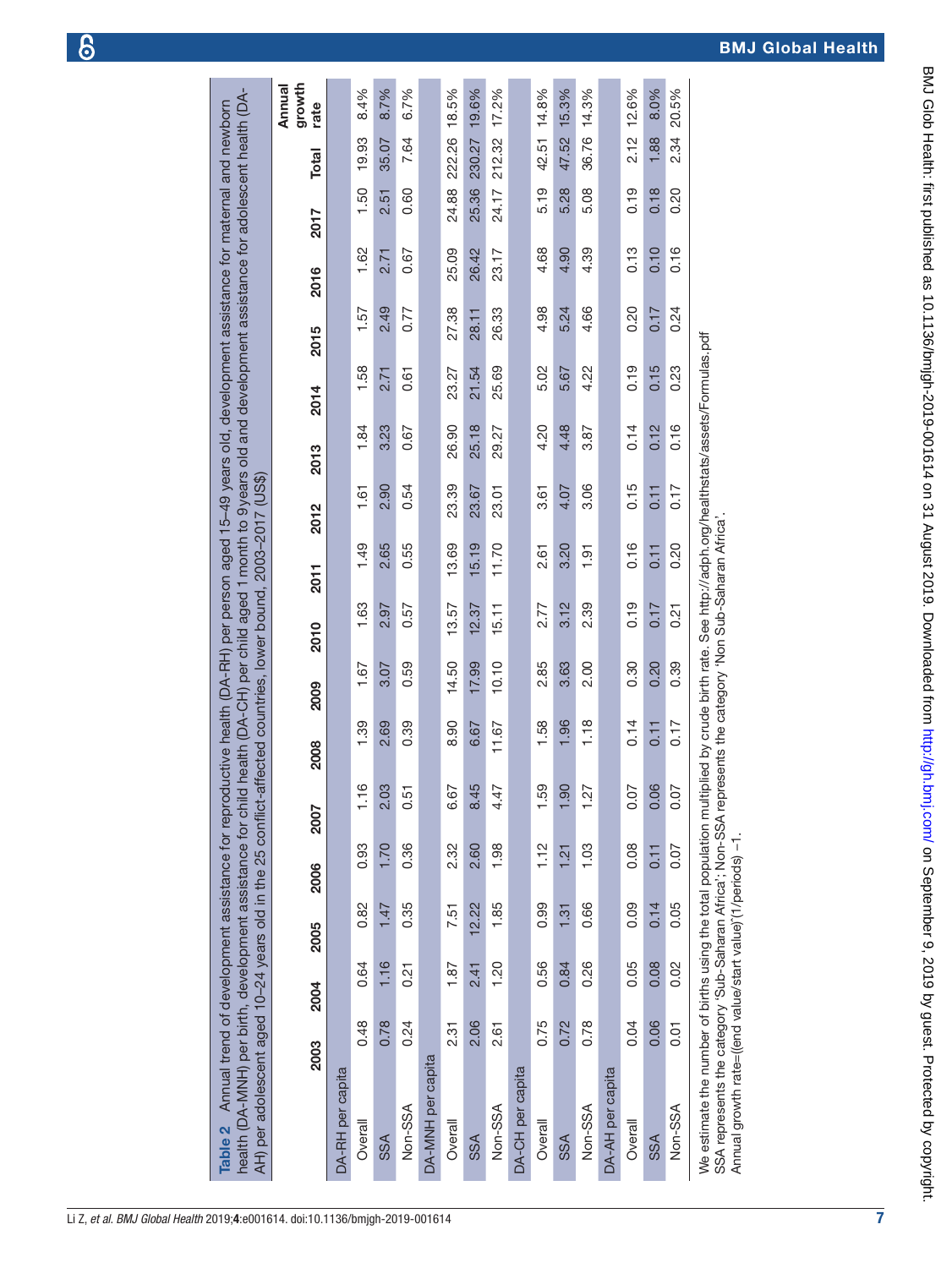

<span id="page-7-0"></span>Figure 2 The rank of (A) development assistance for reproductive health (DA-RH) per person aged 15–49 years old, (B) development assistance for maternal and newborn health (DA-MNH) per birth, (C) development assistance for child health (DA-CH) per child aged 1 month to 9 years old and (D) development assistance for adolescent health (DA-AH) per adolescent aged 10–24 years old in the 25 conflictaffected countries, cumulatively received between 2003 and 2017, lower bound (US\$).

SSA and non-SSA countries differed greatly in the amounts of DA-RH per capita they received for all years. Cumulatively, SSA countries received \$35.1 per person during 2003 and 2017, around five times that of non-SSA countries (\$7.6 per person). SSA countries received slightly higher cumulative per capita aid for MNH and CH than non-SSA countries for most years. Countries in both groups received small cumulative per capita aid for AH (\$1.9 in SSA vs \$2.3 in non-SSA). Upper-bound estimates showed similar results ([appendix table 17](https://dx.doi.org/10.1136/bmjgh-2019-001614)).

In [figure](#page-7-0) 2, we rank the 25 conflict-affected countries according to the cumulative aid per capita of RH/MNH/ CH/AH. Timor-Leste, Liberia and Sierra Leone received the highest aid per capita in all four health components. Libya, Iraq and Colombia received the lowest aid per capita in RH/MNH/CH. Nigeria received the lowest cumulative DA-AH per adolescent (\$0.3), followed by Angola (\$0.3) and Central African Republic (\$0.6). Upper-bound estimates showed similar results [\(appendix](https://dx.doi.org/10.1136/bmjgh-2019-001614)  [figure 6\)](https://dx.doi.org/10.1136/bmjgh-2019-001614).

We present country-level lower and upper bounds of annual aid per capita for RH/MNH/CH/AH in [appendix table 18-25](https://dx.doi.org/10.1136/bmjgh-2019-001614). For the majority of the countries, aid per capita generally increased over years, but with obvious fluctuations. For example, although DA-RH per capita in Uganda increased from \$2.7 in 2003 to \$9.3 in 2017, it varied from \$5.2 to \$14.1 in the years in between. There were several countries with a decreasing trend of aid per capita. For example, DA-MNH per capita in Eritrea decreased from \$39.8 in 2003 to \$12.6 in 2017.



<span id="page-7-1"></span>Figure 3 Annual trend of disability-adjusted life years (million) by health component in the 25 conflict-affected countries. See [online appendix table 9](https://dx.doi.org/10.1136/bmjgh-2019-001614) for the definition of disability-adjusted life years for each of the four health component.

#### Estimates of aid for RH/MNH/CH/AH-targeted projects versus DALYs attributed to RH/MNH/CH/AH during 2003 and 2017 in the 25 conflict-affected countries

[Figure](#page-7-1) 3 presents the DALYs attributed to RMNCAH by RH, MNH, CH and AH, respectively, over time. CH caused the highest DALYs in all years, cumulatively 2.1billion between 2003 and 2017, two times that of MNH (1.0billion DALYs), three times that of AH (0.6billion) and five times that of RH (0.4billion). HIV/ AIDS accounted for half of the RH-related DALYs (cumulatively 0.2billion) and 5.4% of total RMNCAH-related DALYs, while it received 84.0% of DA-RH and 41.9% of all DA to RMNCAH-targeted projects (see [appendix](https://dx.doi.org/10.1136/bmjgh-2019-001614) [figures 2 and 7](https://dx.doi.org/10.1136/bmjgh-2019-001614) for annual proportion). On the contrary, AH caused more DALYs than RH, but only received 3.3% as much DA as that of RH. At the country level [\(appendix](https://dx.doi.org/10.1136/bmjgh-2019-001614) [table 26](https://dx.doi.org/10.1136/bmjgh-2019-001614)), the findings suggested a general lack of consistency between the proportion of aid for RH/MNH/CH/ AH in total DA-RMNCAH to the proportion of DALYs of RH/MNH/CH/AH. For example, AH caused more DALYs than RH in all 25 countries; yet, in most countries, AH received less than one-tenth of the DA to RH.

We further compared DALYs of the six leading causes among children and adolescents with their DA in 2017. We included HIV/AIDS and other STDs in communicable diseases. The six causes of DALYs represented 90.3% and 88.0% of the total DALYs caused by CH and AH, respectively [\(table](#page-8-0) 3). In terms of CH, communicable diseases (excluding WASH diseases) contributed to the largest volume and proportion of DALYs  $(33.1\%)$  in 2017 and received the largest share  $(43.8\%)$ of DA-CH. Non-communicable (excluding nutrition and mental diseases) and WASH diseases (eg, diarrhoea) ranked second and third in terms of DALYs (19.1% and 18.8%, respectively), but received only 3.7% and 5.9% of DA-CH. Injury and physical rehabilitation caused 9.8% of total DALYs caused by CH and received 3.3% of DA-CH.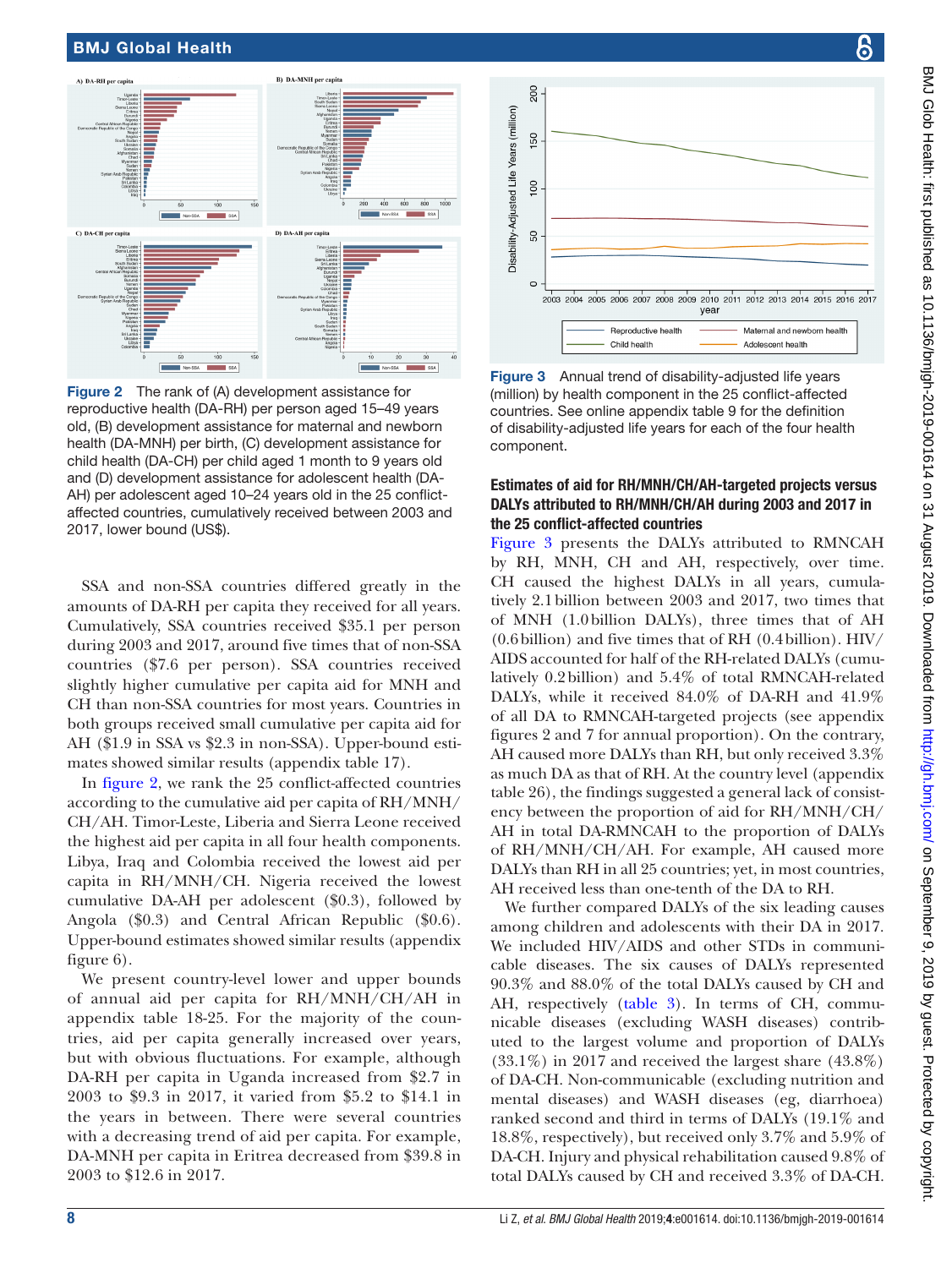<span id="page-8-0"></span>

|  |  | Li Z, et al. BMJ Global Health 2019;4:e001614. doi:10.1136/bmjgh-2019-001614 |  |
|--|--|------------------------------------------------------------------------------|--|
|  |  |                                                                              |  |

| Table 3 Causes of disability-adjusted life years (DALYs) for the 25 conflict-affected countries and the corresponding lower bound of development assistance (DA), child<br>health (CH) and adolescent health (AH) in 2017 |                    |                                                                       |           |                                                    |                    |                                                                       |           |                                         |
|---------------------------------------------------------------------------------------------------------------------------------------------------------------------------------------------------------------------------|--------------------|-----------------------------------------------------------------------|-----------|----------------------------------------------------|--------------------|-----------------------------------------------------------------------|-----------|-----------------------------------------|
|                                                                                                                                                                                                                           | Child health       |                                                                       |           |                                                    | Adolescent health  |                                                                       |           |                                         |
|                                                                                                                                                                                                                           | <b>DALYS</b>       |                                                                       | Å         |                                                    | <b>DALYS</b>       |                                                                       | á         |                                         |
| Cause                                                                                                                                                                                                                     | (million)<br>Value | caused by CH Value<br>Proportion in<br>total DALY <sub>S</sub><br>(%) | (million) | Proportion in<br>total DA for<br>CH <sub>(%)</sub> | (million)<br>Value | caused by AH Value<br>Proportion in<br>total DALY <sub>S</sub><br>(%) | (million) | Proportion in<br>total DA for<br>AH (%) |
| Communicable diseases, excluding WASH diseases                                                                                                                                                                            | 39.2               | 33.1                                                                  | 596.1     | 43.8                                               | $\overline{6}$ .0  | 11.5                                                                  | 39.5      | 49.5                                    |
| Injury and physical rehabilitation                                                                                                                                                                                        | <u>ي</u>           | 8.6                                                                   | 45.3      | ვ.<br>თ                                            | 12.2               | 23.3                                                                  | 11.7      | 14.6                                    |
| Mental disorders                                                                                                                                                                                                          | $\frac{8}{2}$      | $\overline{0.7}$                                                      | 5.6       | 0.4                                                | 5.0                | 9.5                                                                   | 3.2       | 4.0                                     |
| Non-communicable diseases, excluding nutrition and<br>mental diseases                                                                                                                                                     | 22.7               | 19.1                                                                  | 50.1      | ვ.7                                                | 19.0               | 36.2                                                                  | $2\cdot$  | 3.0                                     |
| Nutritional deficiency diseases                                                                                                                                                                                           | 10.4               | 8.8                                                                   | 407.0     | 29.9                                               | 2.5                | 4.8                                                                   | 10.0      | 12.5                                    |
| WASH diseases                                                                                                                                                                                                             | က္<br>S            | 18.8                                                                  | 80.9      | 5.9                                                | $\overline{4}$     | 0.<br>2.                                                              | 4.5       | 5.6                                     |
| Other causes                                                                                                                                                                                                              | τÙ.                | 9.7                                                                   | 175.8     | 12.9                                               | 6.3                | 12.0                                                                  | 8.6       | 10.8                                    |
| Total                                                                                                                                                                                                                     | 118.5              | 100.0                                                                 | 1360.8    | 100.0                                              | 52.4               | 100.0                                                                 | 79.8      | 100.0                                   |
|                                                                                                                                                                                                                           |                    |                                                                       |           |                                                    |                    |                                                                       |           |                                         |

See 'appendix table 10' for definitions of the causes of DALYs.<br>WASH, water, sanitation and hygiene. See '[appendix table 10](https://dx.doi.org/10.1136/bmjgh-2019-001614)' for definitions of the causes of DALYs. WASH, water, sanitation and hygiene.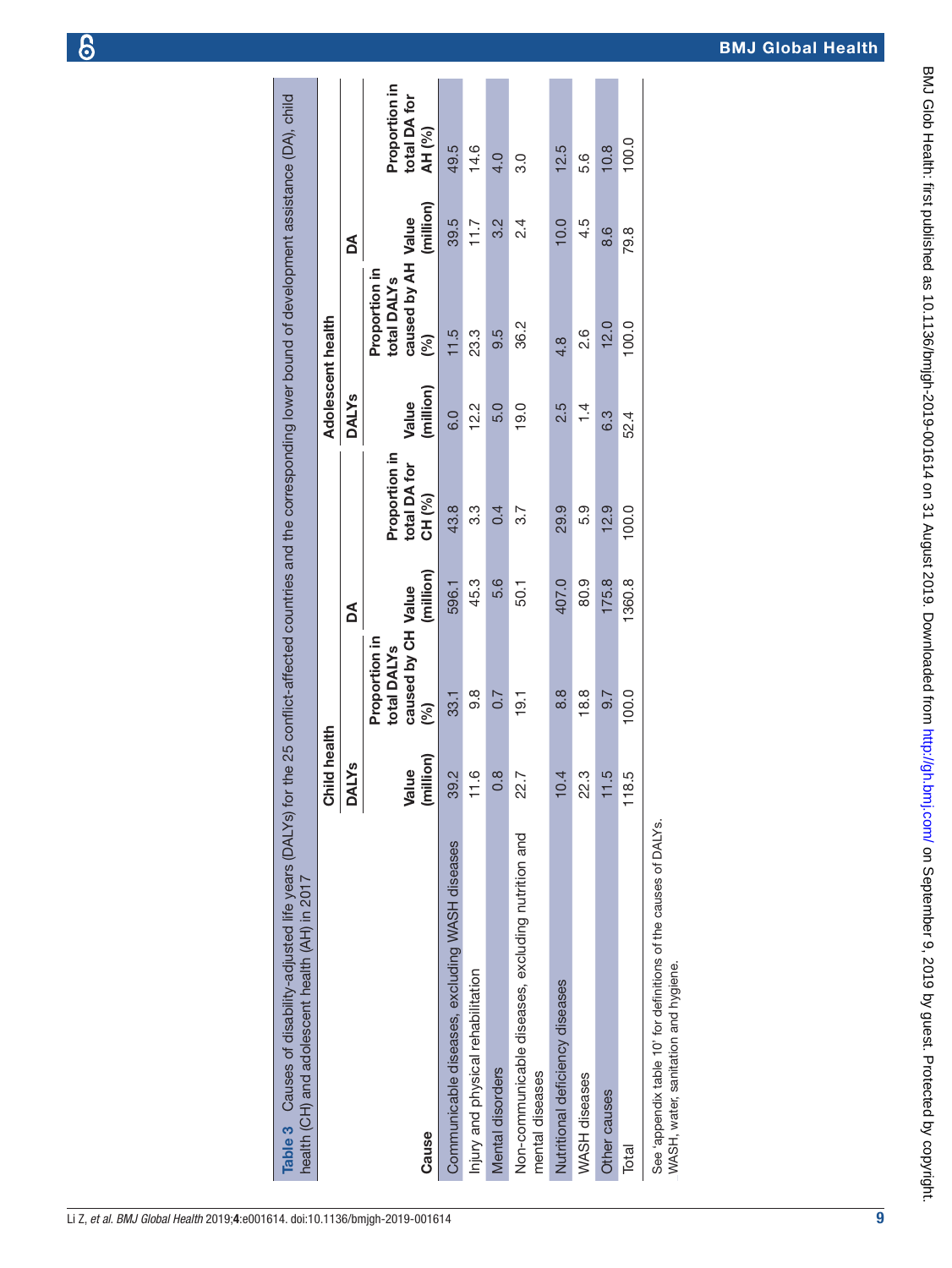In contrast, nutrition deficiency diseases contributed to 8.8% of the total DALYs among children but received 29.9% of aid for CH. In terms of adolescents, non-communicable diseases contributed to the largest DALYs (36.2%) in 2017, but received the lowest proportion of DA-AH (3.0%); communicable diseases caused 11.5% of total DALYs of AH, but received half of the total funding for AH, and nutritional deficiency caused 4.8% of total DALYs of AH, but received 12.5% of the DA-AH.

#### **DISCUSSION**

Using data from the CRS, we tracked DA to RMNCAH in general and to RH/MNH/CH/AH separately in the 25 conflict-affected countries between 2003 and 2017. DA to RMNCAH-targeted projects rose substantially by seven-fold from 0.5 billion to 3.6 billion during the study period, with the fastest increase occurred before 2013 mainly driven by the USA, the GFATM, the GAVI and the UK. This trend reflects the continuing efforts made by the donor community to reducing child and maternal mortality rates during the era of the Millennium Development Goals. Meanwhile, the drastic increase driven by investments from a small number of donors is worrying—any changes made by those donors could substantially impact the financing of RMNCAH in the conflicted-affected countries.

Among the four components, at both aggregate and country level, RH received the largest portion of aid for RMNCAH in the 25 countries, mainly due to the large amount of aid earmarked for HIV/AIDS, accounting for 42% of total DA-RMNCAH during the study period. A decreasing trend of funding for HIV/AIDS occurred since 2013; there was, however, a surge in aid for family planning, likely a result of the 2012 London Family Planning summit and the launch of the FP2020.<sup>13</sup> In 2017, HIV/ AIDS accounted for only 5% of the RMNCAH-related DALYs, suggesting that large amounts of DA to prevention and treatment of HIV/AIDS during the Millennium Development Goals period contributed to the low level of DALYs in 2017, a topic that deserves future study.

Consistent with previous findings, AH received the smallest portion of aid for RMNCAH among the four components. $^{15}$  This is despite the fact that adolescence is a phase of rapid physical, cognitive and emotional growth in which future patterns of adulthood health and development are established. $36\frac{37}{10}$  AH may also impact the early childhood development of the next generation.[37](#page-11-7) In 2017, AH resulted in approximately 15% of the total DALYs attributed to RMNCAH in the 25 countries in 2017, but received only 3% of aid for RMNCAH to these countries in the same year. This suggests that AH in the conflict-affected countries has continuously been neglected by donors, just as it was at the global level. With further investigation, we found that within the small amount of AH investment, conditions that contributed to a large portion of DALYs of adolescents, including non-communicable diseases, mental disorders and road

injury, received a negligible amount of aid in 2017. Mental disorders and NCDs received little attention from donors, probably due to stigmatisation, or lack of information about cost-effectiveness interventions, or misconceptions that these diseases do not kill. $32 \frac{38}{15}$  As AH has been included in the Every Woman Every Child agenda through the Global Strategy for Women's, Children's and Adolescents' Health  $(2016-2030),<sup>2</sup>$  $(2016-2030),<sup>2</sup>$  $(2016-2030),<sup>2</sup>$  our findings suggest that the levels of DA to AH should increase during the era of the Sustainable Development Goals (SDGs).

Funding for MNH increased at a drastic rate during 2003 and 2013, which reflected donors' focus on maternal health and the growing recognition of the importance of newborn survival in reducing child mortality, 44% of under-5 child deaths being neonatal.<sup>1</sup> <sup>13</sup> However, it is alarming that funding for MNH stagnated or even slightly decreased since 2013, probably reflecting unpredictability in funding flows and/or a switch of donors' focus to other health components (eg, CH). Reducing newborn mortality is a key target in the SDGs, and conflict-affected countries have some of the highest rates of neonatal mortality. For example, Afghanistan accounts for 2% of global neonatal mortality. Clearly, stable funding from donors is necessary for achieving the target in these countries.<sup>[39](#page-11-9)</sup>

CH kept increasing during the study period due to sizeable growth in funding from global initiatives such as GFATM, GAVI and UNFPA in financing malaria, immunisation and HIV projects, benefiting CH. For example, after the Global Vaccine Summit in Abu Dhabi in 2013, we observed a jump in funding for immunisation projects. We observed a similar pattern for DA-AH; more than two-thirds of funding was allocated to communicable and nutritional deficiency diseases. NCDs and WASH diseases received disproportionally small amount of aid, while they contributed to a large portion of DALYs.

While producing valuable information, the study has some limitations. First, in terms of identification strategy, the keyword searching strategy could fail to capture some RMNCAH projects; however, as demonstrated in our study, 0.22% of RMNCAH projects were not captured. In addition, we followed previous practice and divided projects with multiple health components equally into each component, but the method is not supported by sufficient empirical evidence. Second, in terms of data used in the study, we excluded aid that was allocated at the regional level because we lacked the information necessary to distribute it to a specific country. Due to data unavailability, we could not include newly emerging economies (eg, China) and NGOs or private foundations (except for BMGF) in the analysis. For missing data in CRS between 2003 and 2006, we were able to obtain GAVI data and added them to the estimates, but this could not be done for other donors. These issues led to underestimation of aid for RMNCAH in the conflict-affected countries in those years. Further, the reliability of DALYs data provided by IHME has also been challenged by previous studies, particularly in low-income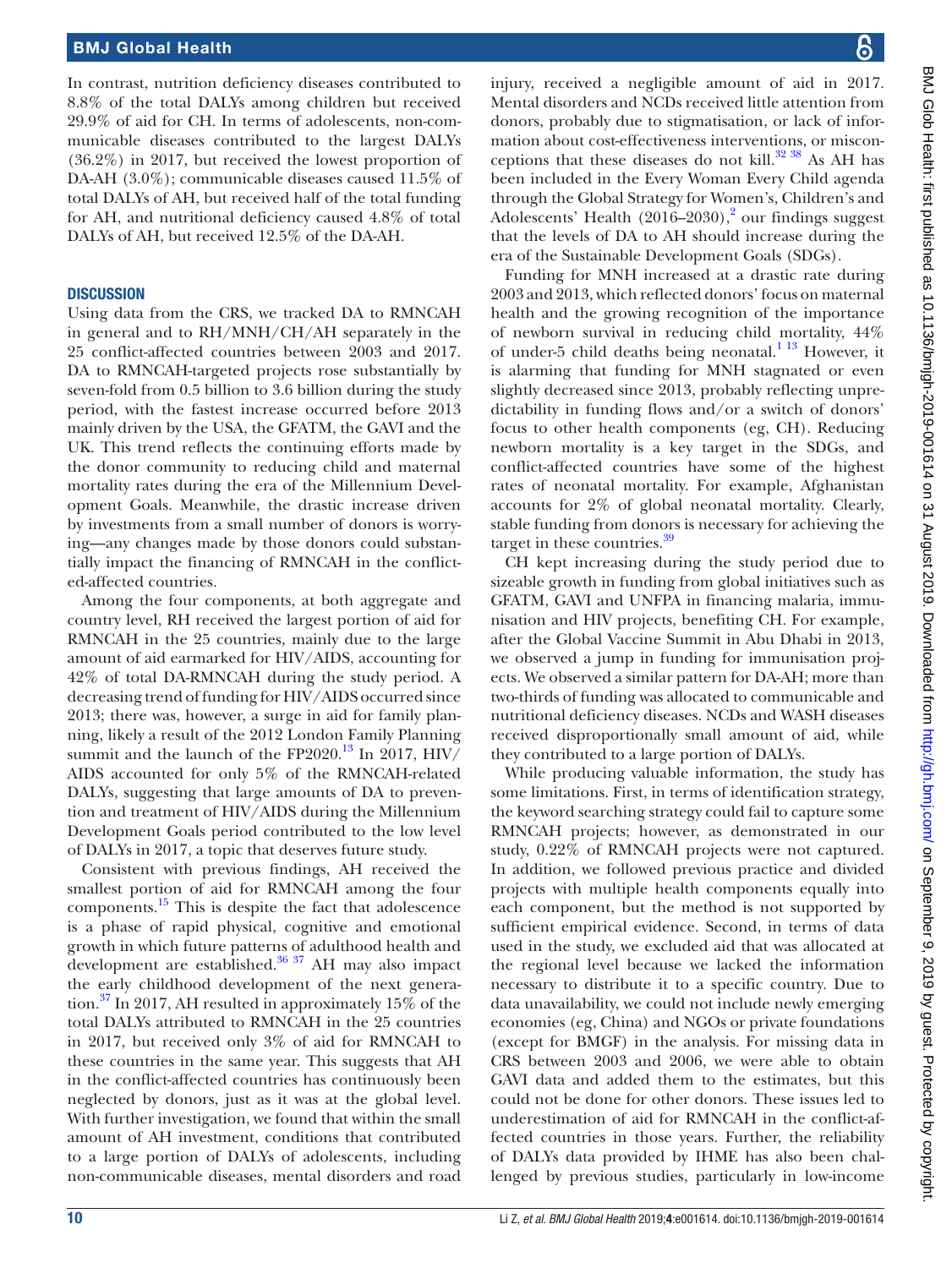countries[.40](#page-11-10) Countries in conflicts may not have strong information systems for gathering quality data required for estimating DALYs. Third, in terms of estimation method, allocating aid to HIV/AIDS and other STDs for adolescents to DA-RH would lead to underestimation of aid for AH. Projects that partially target RMNCAH were not included in RMNCAH-targeted estimates, as a result of which DA-RMNCAH might be underestimated. At the same time, RMNCAH-inclusive estimates included projects with purpose unrelated to RMNCAH and might have overestimated DA-RMNCAH. In addition, as indicated in previous studies, $9^{10}$  we were uncertain about what percentage of a country's population was affected by conflict.

This study was the first to systematically track DA to each component of RMNCAH in the 25 conflict-affected countries and also the first to compare DA with various health areas with their corresponding DALYs. The overall increase in DA to RMNCAH is encouraging, but additional investments in areas that have received low levels of aid but with high burden of disease are needed. In addition, it is important that aid is used effectively. Investing in cost-effective interventions may gain high potential benefits. For example, interventions targeting AH, such as mental healthcare and injury prevention, are found to have high benefit to cost ratios, even without considering the benefits on the early development of their offspring.<sup>16 36 37</sup> Due to political and economic instability in conflict-affected countries, donors tend to provide short-term aid (eg, food, humanitarian aid) rather than investing in building up primary healthcare systems that would greatly benefit RMNCAH. $^{41}$  $^{41}$  $^{41}$  Considering fragile health financing in the area, we call for more donors to contribute to neglected health areas or conditions such as AH and non-communicable diseases. In addition, it is important to note that external funding to RMNCAH is only one source for financing RMNCAH. Estimating domestic spending on RMNCAH is beyond the scope of this study, and we call for more research on tracking government spending on RMNCAH. This would help to hold governments accountable for providing sufficient and sustainable funds for RMNCAH in the long term. Future research is also needed to identify cost-effective interventions, instruments for improving information system and evaluating the impact of DA-RMNCAH on population health outcomes in conflict-affected countries.

Contributors ZL and CL conceptualised the analysis and developed the analysis plan. ZL conducted the analysis under CL's advice. ZL wrote the first draft of the report. All authors interpreted findings, critically reviewed the report for important intellectual content, participated in writings and approved the final version.

Funding This study is funded by Faculty Resources Grant of Brigham & Women's **Hospital** 

Competing interests None declared.

Patient consent for publication Not required.

Provenance and peer review Not commissioned; externally peer reviewed.

Data availability statement Data are available in a public, open access repository.

Open access This is an open access article distributed in accordance with the Creative Commons Attribution Non Commercial (CC BY-NC 4.0) license, which permits others to distribute, remix, adapt, build upon this work non-commercially, and license their derivative works on different terms, provided the original work is properly cited, appropriate credit is given, any changes made indicated, and the use is non-commercial. See:<http://creativecommons.org/licenses/by-nc/4.0/>.

#### **REFERENCES**

- <span id="page-10-0"></span>1. UNDP. Millennium development goals, 2000. Available: [http://www.](http://www.undp.org/content/undp/en/home/sdgoverview/mdg_goals.html) [undp.org/content/undp/en/home/sdgoverview/mdg\\_goals.html](http://www.undp.org/content/undp/en/home/sdgoverview/mdg_goals.html)  [Accessed 23 Aug 2016].
- <span id="page-10-10"></span>2. World Health Organization. WHO | Global Strategy for Women's, Children's and Adolescent's Health & Every Woman Every Child Initiative, 2017. Available: [http://www.who.int/life-course/partners/](http://www.who.int/life-course/partners/global-strategy/en/) [global-strategy/en/](http://www.who.int/life-course/partners/global-strategy/en/) [Accessed 4 Oct 2017].
- <span id="page-10-1"></span>3. Guha-Sapir D, D'Aoust O. World development report 2011. Available: [https://pdfs.semanticscholar.org/48c7/b14f4c8f0af731e7](https://pdfs.semanticscholar.org/48c7/b14f4c8f0af731e729c229fa4c848564cf5a.pdf) [29c229fa4c848564cf5a.pdf](https://pdfs.semanticscholar.org/48c7/b14f4c8f0af731e729c229fa4c848564cf5a.pdf)
- <span id="page-10-2"></span>4. Global Burden of Disease Collaborative Network. *Global burden of disease study 2017 (GBD 2017) results*. Seattle, United States: Institute for Health Metrics and Evaluation (IHME), 2018.
- <span id="page-10-3"></span>5. National Academies Press (US). Global health risk framework: governance for global health: workshop summary, 2016. Available: <https://www.ncbi.nlm.nih.gov/books/NBK362968/>[Accessed 13 Nov 2018].
- 6. United States Institute of Peace. Health in Postconflict and fragile states, 2012. Available:<www.usip.org> [Accessed 13 Nov 2018].
- <span id="page-10-4"></span>7. Boerma T, Requejo J, Victora CG, *et al*. Countdown to 2030: tracking progress towards universal coverage for reproductive, maternal, newborn, and child health. *[Lancet](http://dx.doi.org/10.1016/S0140-6736(18)30104-1)* 2018;391:1538–48.
- 8. The Countdown group. Countdown 2030 countdown 2017 report. Available: [http://countdown2030.org/reports-and-publications/](http://countdown2030.org/reports-and-publications/countdown-2017-report) [countdown-2017-report](http://countdown2030.org/reports-and-publications/countdown-2017-report) [Accessed 31 Jan 2019].
- <span id="page-10-5"></span>9. Patel P, Roberts B, Guy S, *et al*. Tracking official development assistance for reproductive health in Conflict-Affected countries. *[PLoS Med](http://dx.doi.org/10.1371/journal.pmed.1000090)* 2009;6:e1000090.
- 10. Patel P, Dahab M, Tanabe M, *et al*. Tracking official development assistance for reproductive health in conflict-affected countries: 2002-2011. *[BJOG: Int J Obstet Gy](http://dx.doi.org/10.1111/1471-0528.13851)* 2016;123:1693–704.
- 11. Spiegel PB, Checchi F, Colombo S, *et al*. Health-Care needs of people affected by conflict: future trends and changing frameworks. *[The Lancet](http://dx.doi.org/10.1016/S0140-6736(09)61873-0)* 2010;375:341–5.
- <span id="page-10-6"></span>12. Grollman C, Arregoces L, Martínez-Álvarez M, *et al*. 11 years of tracking aid to reproductive, maternal, newborn, and child health: estimates and analysis for 2003-13 from the countdown to 2015. *[Lancet Glob Health](http://dx.doi.org/10.1016/S2214-109X(16)30304-7)* 2017;5:e104–14.
- <span id="page-10-8"></span>13. Arregoces L, Daly F, Pitt C, *et al*. Countdown to 2015: changes in official development assistance to reproductive, maternal, newborn, and child health, and assessment of progress between 2003 and 2012. *[Lancet Glob Health](http://dx.doi.org/10.1016/S2214-109X(15)00057-1)* 2015;3:e410–21.
- <span id="page-10-7"></span>14. Lu C, Chu A, Li Z, *et al*. Assessing development assistance for child survival between 2000 and 2014: a multi-sectoral perspective. *[PLoS](http://dx.doi.org/10.1371/journal.pone.0178887)  [One](http://dx.doi.org/10.1371/journal.pone.0178887)* 2017;12:e0178887.
- <span id="page-10-9"></span>15. Li Z, Li M, Patton GC, *et al*. Global development assistance for adolescent health from 2003 to 2015. *[JAMA Netw Open](http://dx.doi.org/10.1001/jamanetworkopen.2018.1072)* 2018;1:e181072.
- <span id="page-10-11"></span>16. Grollman C, Arregoces L, Martinez-Alvarez M, *et al*. Developing a dataset to track aid for reproductive, maternal, newborn and child health, 2003–2013. *[Sci Data](http://dx.doi.org/10.1038/sdata.2017.38)* 2017;4.
- 17. Pitt C, Grollman C, Martinez-Alvarez M, *et al*. Tracking aid for global health goals: a systematic comparison of four approaches applied to reproductive, maternal, newborn, and child health. *[Lancet Glob Heal](http://dx.doi.org/10.1016/S2214-109X(18)30276-6)* 2018;6:e859–74.
- 18. Pitt C, Lawn JE, Ranganathan M, *et al*. Donor funding for newborn survival: an analysis of Donor-Reported data, 2002–2010. *[PLoS Med](http://dx.doi.org/10.1371/journal.pmed.1001332)* 2012;9:e1001332.
- 19. Pitt C, Greco G, Powell-Jackson T, *et al*. Countdown to 2015: assessment of official development assistance to maternal, newborn, and child health, 2003–08. *[The Lancet](http://dx.doi.org/10.1016/S0140-6736(10)61302-5)* 2010;376:1485–96.
- 20. Hsu J, Pitt C, Greco G, *et al*. Countdown to 2015: changes in official development assistance to maternal, newborn, and child health in 2009–10, and assessment of progress since 2003. *[Lancet](http://dx.doi.org/10.1016/S0140-6736(12)61415-9)* 2012;380:1157–68.
- 21. Hsu J, Berman P, Mills A. Reproductive health priorities: evidence from a resource tracking analysis of official development assistance in 2009 and 2010. *[Lancet](http://dx.doi.org/10.1016/S0140-6736(13)60762-X)* 2013;381:1772–82.